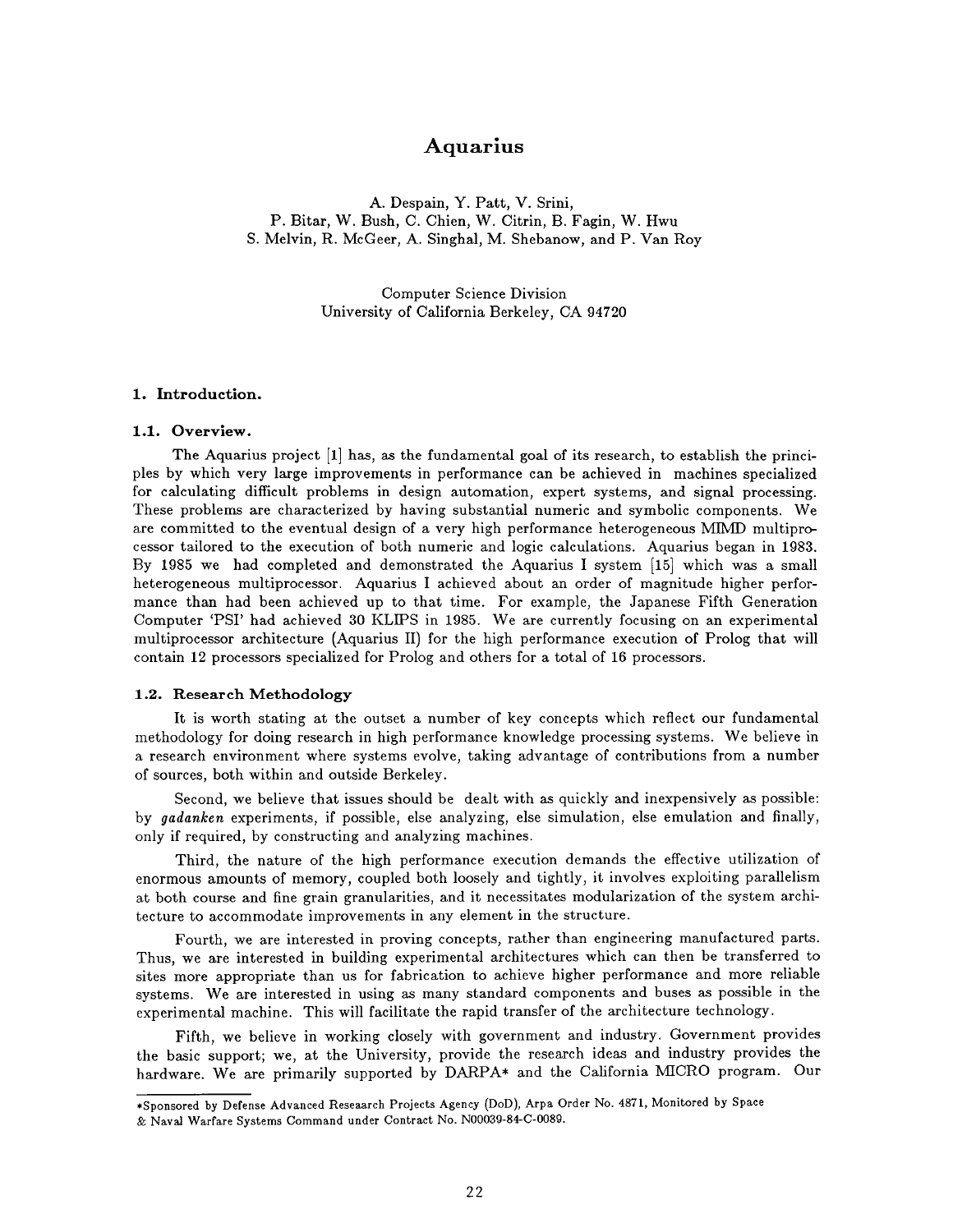**current** industrial partners include DEC, NCR, ESL, Xenologic, Apollo, Mentor, Valid, Bellcore, and CSELT.

Finally, we believe in careful instrumentation for the purpose of measuring what we have done. This means simulating before we build hardware, and including test apparatus in the microcode and in the hardware to measure the executing system.

## **1.3. What We Have Done.**

Our work has involved the studies, simulation, emulation, design and construction of two experimental processors especially capable of executing Prolog (the PLM and the VLSI/PLM). We are in the process of designing a third (the PPP) and a fourth (the SIMU engine). We have done theoretical work in unification. We have written a Prolog compiler, a static data dependency analyzer and semi-intelligent backtracking system. We have written large application programs in Prolog specifically design tools to aid in construction of our experimental engines.

## **1.4. Our current research.**

The current focus of our research is in three basic areas, as explained below. All three are concerned with maximizing concurrency by exploiting key ideas in various aspects of computer systems architecture.

### **1.4.1. Evolution of Aquarius II.**

First, we are reducing our PLM processor into a single chip Prolog attached processor for Aquarius II, a heterogeneous MIMD multiprocessor capable of executing concurrently applications with substantial logic and numeric components. This system will be an experimental evolution of Aquarius I, and as such, it will reflect the evolution of ideas which began with the PLM. The first step is the reduction of the PLM processor to a single chip. This is almost complete, and will be incorporated into a host computer system for evaluation. The next processor chip, the PPP will be the basic processing element for Aquarius II. It is currently under design.

### **1.4.2. Improved Microarchltectures.**

Second, we are investigating the viability of new ideas in microarchitecture and new mechanisms for implementing Prolog with a concurrent model of execution. We believe it is still the case that we have yet to exploit concurrency at this level of the computation hierarchy. This work will contain both theoretical and experimental components. We plan to microprogram existing hardware as well as design special purpose functional units that will run concurrently. We are investigating various schemes for translation, interpretation and compilation of Prolog Code, to support this approach.

### **1.4.3. The Knowledge Processing Environment.**

Third, we are continuing our research in developing an environment for knowledge processing. We have had demonstrated success in several aspects of that process already; for example, our theoretical work in unification, our Prolog compiler, our static data dependency analysis (SDDA) work, and our work on the ASP Silicon compiler. Finally, we are currently preparing a substantial suite of large Prolog benchmark programs to provide a more meaningful metric than current benchmark sets.

### **1.5. Organization of this report.**

The body of this report is organized in eight sections, each describing one of the key research problems we are currently working on. In section 2, we discuss our current efforts in the completion of a VLSI single chip Prolog processor. In section 3, we describe the extension of that chip to handle parallel processing of Prolog by replication of the basic Prolog processor. In section 4, we introduce another parallel processing model, the multiple functional unit approach. In section 5, we describe the research we are undertaking that is expected to pay dividends in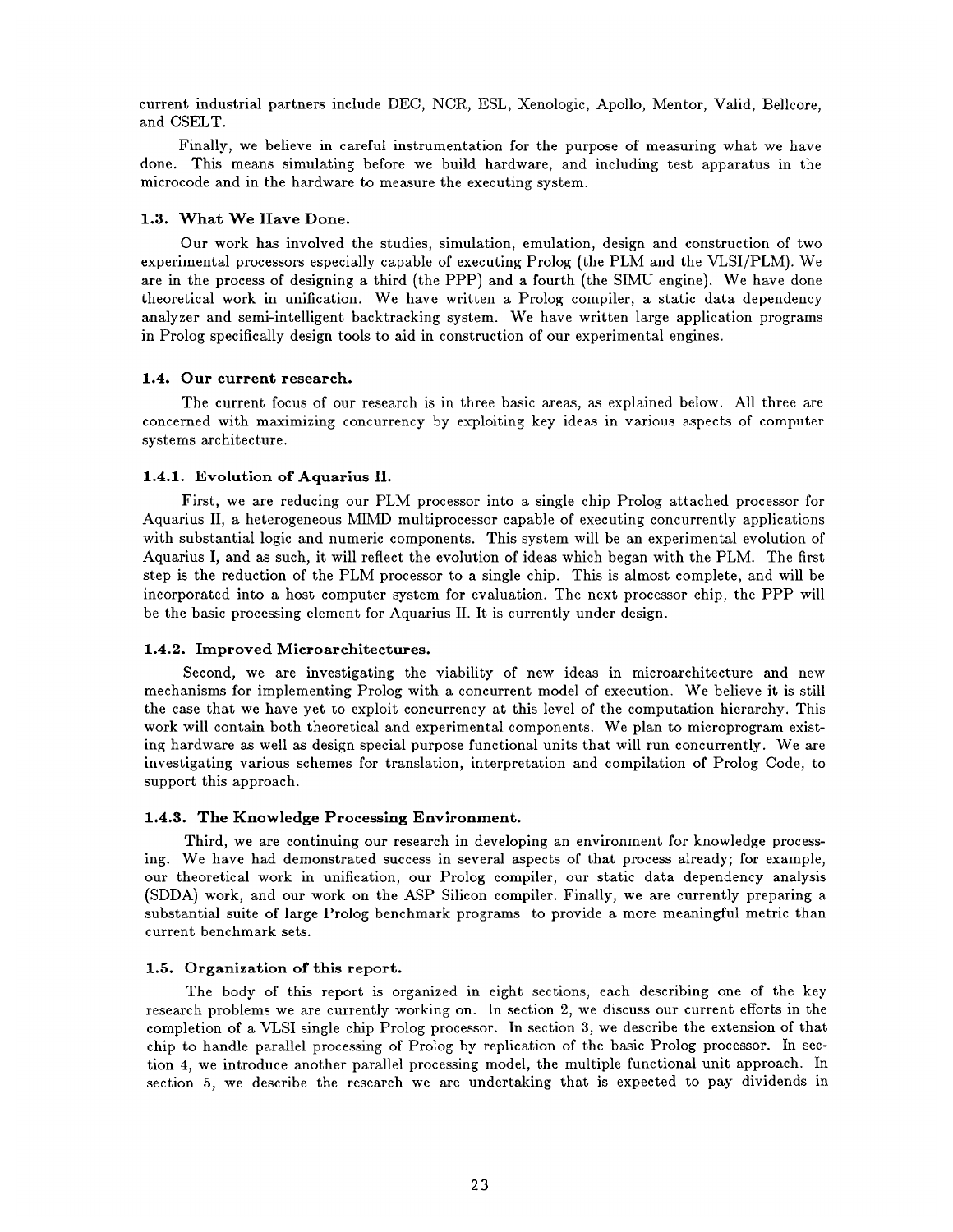synchronization of the full heterogeneous MIMD model. In section 6, we discuss our theoretical research in Unification. In section 7, we describe HPS, a new model of execution targeted for high performance microarchitectures. Finally, in section 8 we discuss the ASP compiler, a silicon compiler written entirely in Prolog. In section 9, we offer a few concluding remarks.

## **2. CMOS Chip for the PLM.**

The design of the VLSI/PLM processor and its successor the PPP chip is one of the key projects in Aquarius. The objectives of the design are to achieve a cycle time that is the same as that of the TTL design \*\*, to maintain compatibility with the TTL design at the microstate level, and to make the design modular so that some of the modules can be modified and the resulting chip can be used in a multiprocessor system. The performance objective of the chip presented a number of challenges. First of all the logic in more than 300 LSI and MSI chips occupying two hex size boards had to be put in a single chip. The next challenge is to achieve the 100 ns cycle time. The compatibility requirement of the chip with the TTL version means that at least 8 buses are needed in the data path to support 6 simultaneous register transfers and communicating address and data to memory. Additional buses are needed to avoid bus conflicts in data transfers if every block in the data path is not connected to each of the buses. Note that if each block is connected to every bus then the load capacitance on the bus will be high and it will increase bus transfer time. We have designed a chip, the VLSI/PLM, that meets the above objectives.

# **2.1. The Data Path.**

The VLSI chip has three major units: data path, microsequencer, and ROM (containing microcode). The data path is the largest unit in the chip containing 20 blocks. It contains the special registers of the PLM in a register file, an ALU, counters of the PLM, and temporary registers for operands and results. The data path also has storage space for the top 16 entries of the pushdown list (PDL) and constants, hardware for PDL overflow and underflow detection, and hardware for detecting collisions between various segments of the data memory.

The design of the data path presented several challenges because of the 100 ns cycle time. The critical path involves reading operands from a register file, performing an ADD operation in the ALU and storing the result in a register. This involves designing a register file with a read access time of 30 ns or less, an ALU with a 40ns ADD time, and buses with a delay time of 5 as. These constraints are based on the use of a two phase clock with a 10 ns nonoverlap time and that a maximum of 10 ns are needed to communicate the control point values. We have designed an ALU with parallel carry calculation circuit that has a worst case ( $VDD = 4.2$  V and Temperature  $= 80$  degrees Celsius) add time of 36 ns. The 28-bit counters in the data path have to increment or decrement and transfer the contents of the counter in 70 ns or less. The other time critical issue is the detection of PDL overflow or underflow in less than 30 ns after receiving control signals. The detection of PDL overflow or underflow has to be performed before phase 0 goes low since the calculation of the next microaddress is completed by this time.

### **2.2. The Microsequencer.**

The microsequencer supplies the address of the next microinstruction to be executed. Its organization is similar to the TTL version of the PLM. It supports one level of microsubroutine and one level of interrupt. Two nine bit registers, microreturn pointer (urp) and control microreturn pointer (curp) are included in it to store return addresses. Fast microbranching is supported by partitioning the ROM into four pages and using logic to modify the two most significant bits (page bits) of the next microaddress seed. The micro page select (upage\_select) logic modifies the page bits according to the current status and directives from the microinstruction.

The next microaddress is selected from different sources according to the current status and directives from the microinstruction in the micro program counter select (uPCselect) circuit. The

<sup>\*\*</sup>The PLM processor was constructed with about 300 TTL chips.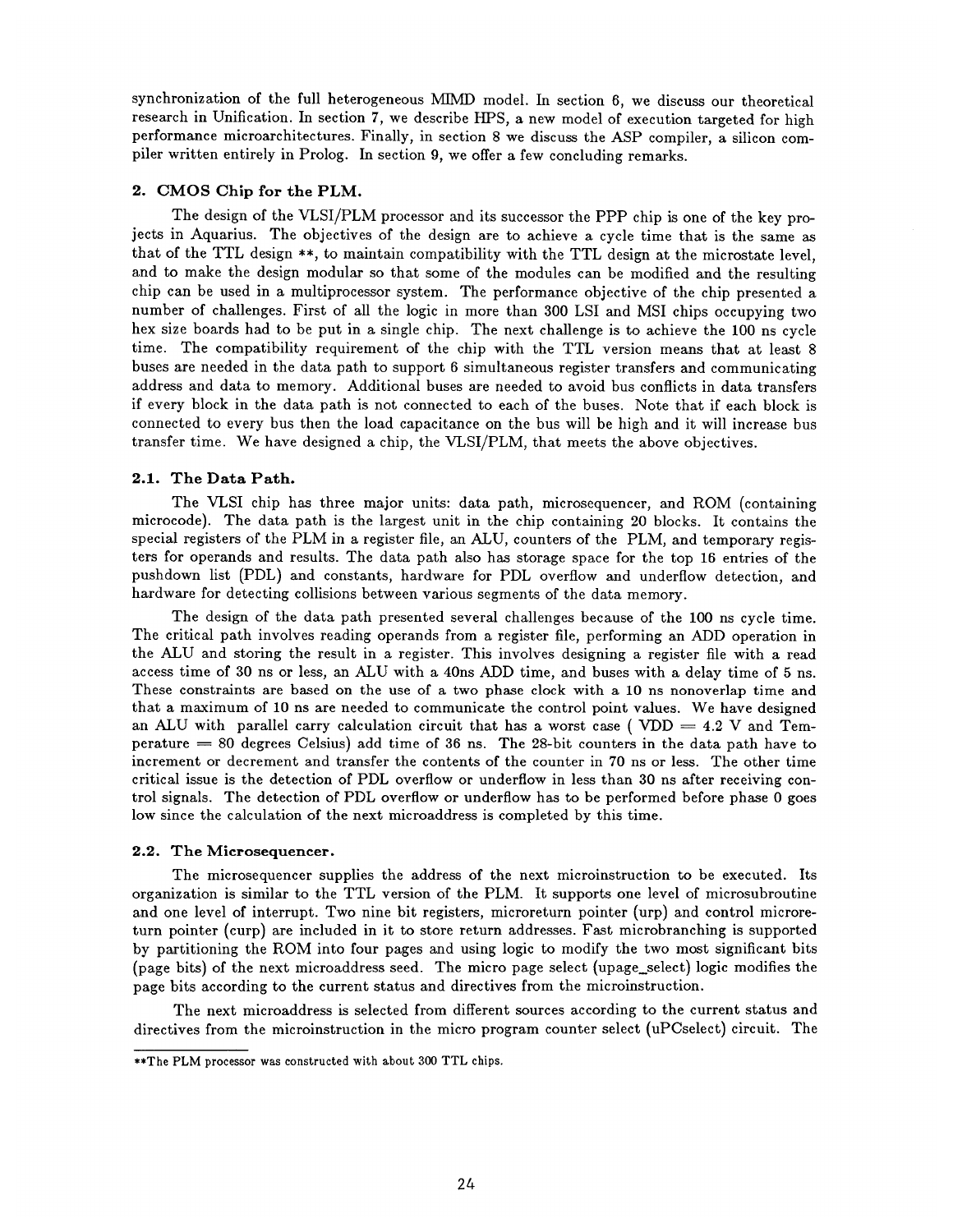potential sources for the next microaddress are: modified next address seed, new opcode, argl register, subroutine rom, microreturn register (urp), and control microreturn register (curp). Both upage\_select and uPCselect circuits have been designed using the tree-height reduction method proposed by Kuck [16]

## 2.3. The ROM.

One of our goals is to design the ROM with a read access time of 40 ns. The NCR design team supplied the ROM as a macrocell. The ROM is organized as a NOR array with 128 rows and 640 columns. The 640 columns are divided into 160 groups with 4 columns in each group corresponding to the four pages. The least significant seven bits of the ROM address specify the row to be read. The most significant two bits specify the column.

The ROM uses a precharge scheme to reduce the read time. The reading takes place during phase 1 and the values of the 160 bits are supplied to the microinstruction register (MIR). The values of nine bits at the end of a word in the ROM are also supplied to output pad drivers for communicating them to the cacheboard.

## **2.4. Microcode Generation.**

The microcode for the chip is generated from the microstate flow charts. The microcode is stored in the ROM. Almost 400 locations in the ROM are used up for the PLM instructions and initializing the chip. The remaining 112 locations are used for exception and interrupt handlers, microdiagnostics, and builtin functions.

The microinstructions are 160 bits long in the chip compared to 144 in the TTL version of PLM. This is because the number of buses in the chip and the implementation of PDL are different from the TTL version. There are also additional blocks in the chip to handle heap/stack and stack/trail collisions. The chip also has additonal circuits for testing.

## **2.5. Simulation.**

The chip has been a complex one to design because of the 100 ns cycle time and the number of simultaneous data transfers that must be done in a cycle. We used functional simulation to verify the data transfers between the blocks in the chip and the computation of next microinstruction address. The timing simulation has been done with estimated capacitances to determine the delay through the blocks. The timing information is used in redesigning the blocks to achieve the lOOns cycle time.

The simulation efforts used a "start small" approach. Each block in the data path and microsequencer is functionally simulated by applying all possible values for the control inputs coming from microengine (MIR). The functional simulation of the ALU is carried out using two programs. All the functions of the ALU are exercised by using a given operand for the A and B inputs of the ALU in the first program. The add and subtract operations of the ALU are performed for a set of patterns by the second program. Exhaustive functional simulation of the MDR and Regfile blocks could not be done because of the large number of control inputs from MIR (20 to MDR and 16 to Regfile).

We are simulating the entire chip for functional correctness and timing. A set of programs written in C supply patterns to the pads from benchmark programs. Another set of C programs generate patterns for the units in the chip based on the patterns supplied to the pads.

# **3. The Parallel Prolog Processor**

Many schemes have been proposed for executing Prolog in parallel on a multiprocessor, but all seem inadequate as candidates for a realizable parallel Prolog system. Almost all parallel execution models for Prolog have been designed without a vision of an underlying architecture, making them ill-suited for practical implementation. Typical features of these models include the creation of huge numbers of processes and a refusal to consider the costs associated with multiprocessing.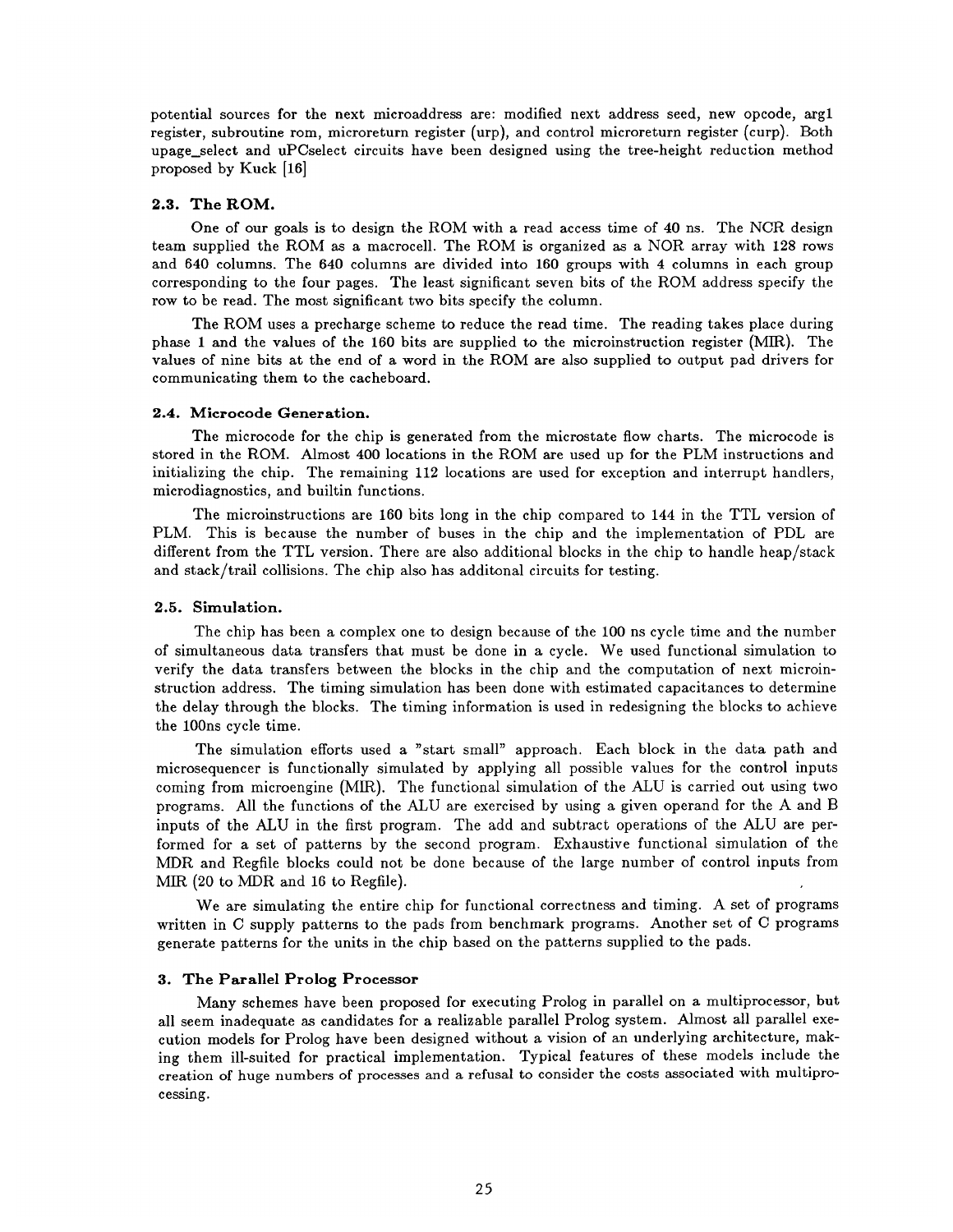Parallel execution models do exist that are suitable for implementation, but these are discouragingly weak and inflexible in their use of concurrency. Typical features of these models include the utilization of only one type of parallelism and forcing the user to compute all solutions to a problem.

Another problem with the state of current research in parallel execution models for Prolog is that simulation results are extremely scarce. Researchers understand how to implement AND and OR parallelism, for example, but the costs and benefits associated with them have yet to be measured.

We intend to build a high performance computer suitable for executing parallel Prolog programs: the Aquarius multiprocessor. Because of the aforementioned deficiencies of the execution models for parallel Prolog currently being considered by the research community, we believe that none of them are adequate for our needs. Instead, we are constructing a new execution model for Prolog: the Parallel Prolog Processor model. The PPP model attempts to combine the power of the more abstract models with a concern for the cost/benefit tradeoffs inherent in any realizable multiprocessor system that these models lack. We intend to simulate the PPP very carefully, in an attempt to understand the merits of the various types of concurrency recoverable from Prolog, and to understand the architectural issues involved in supporting them.

The PPP model is expected to support AND parallelism, OR parallelism, the overlapped production and consumption of variable bindings from Prolog goals, and intelligent backtracking. The consistency check problem of AND parallelism is avoided by using static data dependency analysis to guarantee that AND processes never bind shared variables. The multiple binding problem of OR parallelism is solved using the "hash window" technique, first suggested by Warren. The support for intelligent backtracking is basically an extension of the work of J. H. Chang to a parallel execution environment, in which static data dependency analysis is used to pass additional information to an intelligent compiler.

In summary, we believe that present parallel execution models for Prolog are inadequate, because they were not designed with computer architecture in mind or because they are not powerful and flexible enough. We are designing a new model for the Aquarius multiprocessor system, which we hope will address both these issues. We also hope that detailed simulation will begin to address the lack of experimental results of parallel execution models for Prolog. It is expected that the PPP model will be implemented in the PPP processor currently under design.

### 4. A Multifunctional Unit Approach to Parallelism.

There are several forms of parallelism in Prolog. Another project we are working on exploits unification parallelism and also overlaps some book-keeping operations with unification. Measurements on benchmarks run on the Berkeley PLM indicate that from  $40\%$  to  $60\%$  of the total execution time is spent on unification and another  $20\%$  is spent on book-keeping. This means that even if we reduced the unification time and book-keeping time to zero we would be limited by a factor of 5 speedup. However, we expect to get a speedup of between two and three.

The architecture consists of a control unit which sequentially dispatches unification operations, one per argument of the clause head, to unification units. The unification units may also load arguments and also dereference arguments for escapes. The unifications are dynamically scheduled since the time required for unifications is indeterminate at compile time. Static scheduling would have reduced hardware utilization and effective parallelism.

Parallel unification requires synchronized access to unbound variables which may also be accessed by other unification units. While static data dependency analysis can be used to order execution of unifications, this provides a worst case schedule which does not exploit as much parallelism as could be exploited with dynamic scheduling and the hardware synchronization mechanism provided by our architecture. The hardware complexity is not unduly increased since, unlike unbound variables shared by two subgoals (AND parallelism), unbound variables shared within a clause head may be bound in any order, irrespective of the order of appearance of the arguments in the clause head. Simple hardware locks are provided by means of a set of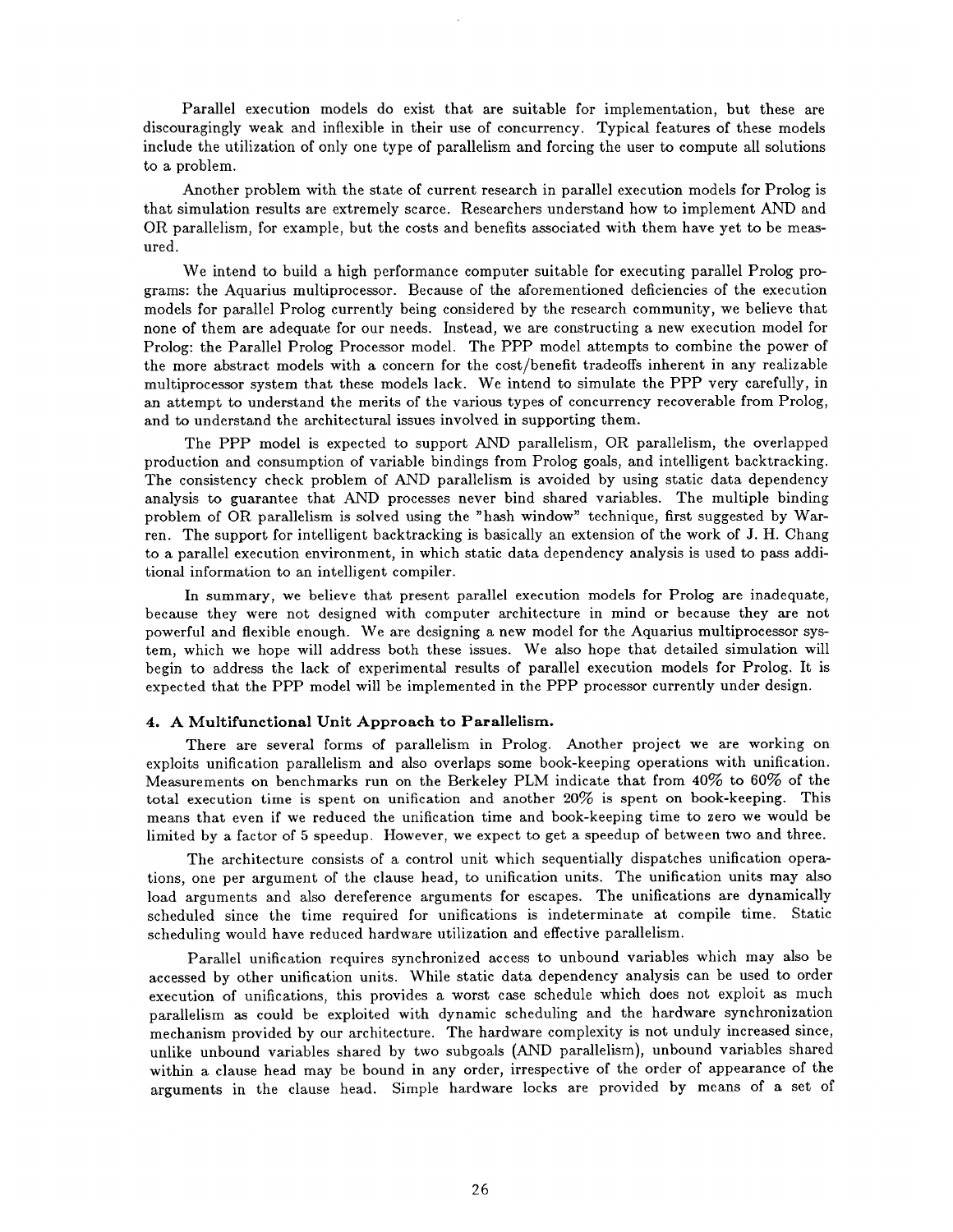dereference locks and write-once registers.

**Access to** heap and trail pointers are also synchronized. In addition the control unit performs choicepoint and trail buffering in order to reduce memory traffic. In our initial simulations we provide for up to four unification units. We feel that more units will not be useful because most prolog clause heads do not contain a large number of arguments and additional units will cause contention for the memory and a shared "distribution bus" which interconnects the control unit with all the unification units. Most of the available parallelism would be achievable with two unification units. A prefetch unit prefetches and buffers instructions for the control unit.

## **5. Fast Synchronization for Shared-Memory Multlprocessors**

**Our** research here focuses on fast synchronization among the processors of a shared-memory system, in particular the Aquarius multiprocessor system. We have identified major subtopics in this domain, analyzed mechanisms proposed in the literature, and devised what we suggest are promising innovations. We are now evaluating the speedup potential of these options for the Aquarius memory system. Our performance evaluation uses stochastic modeling and simulation, and we are currently developing a stochastic model for this purpose. More specifically, our analysis of the issues, along with the innovations that we have proposed, may be summarized as follows.

# **5.1. Busy-Wait Locking, Waiting, Unlocking**

The issues in *broadcast synchronization schemes for caches* have been analyzed, and new methods for busy-wait locking, waiting, and unlocking are introduced. The *lock/unlock* scheme allows busy-wait locking and unlocking to occur in zero time, eliminating the need for test-andset; while the *wait* scheme eliminates all unsuccessful retries from the switch, and allows a process to work while busy-waiting. These methods for busy-wait locking, waiting, and unlocking also integrate *processor* atomic read-modify-write instructions and *programmer/compiler* implementations of atomic, busy-wait-synchronized operations under the same mechanism, and improve the performance of both approaches to atomic operations.

# 5.2. Sleep-Wait and Service-Request Queuing (for High-Contention Atomic Operations)

Fast queuing operations on priority queues, including the sleep-wait operations P and V, can be executed by VLSI hardware, whose structure, function, and management have been proposed. This introduces a paradigm for *VLSI implementation of high-contention atomic read-modify-write operations.* The paradigm will virtually eliminate switch traffic in the execution of such operations, as well as speed up the operations themselves tremendously.

### **8. Parallel Unification Scheduling in Prolog.**

Unification is the fundamental operation in Prolog. Measurements have indicated that some Prolog interpreters spend over  $50\%$  of their time performing unifications [15] and data from the PLM simulator indicate similar results. Thus, in looking for areas in which Prolog execution speed may be increased, unification is a prime candidate.

Since the current motivation of the Aquarius project is to design a processor to exploit all available parallelism in a Prolog program, the approach taken here to speeding up unification is to exploit inherent parallelism. Unfortunately, there is a well-known result stating that, in the worst case, no parallel algorithm for unification exists which is substantially better than the best sequential algorithm[14], so the approach currently being taken is to divide unifications (particularly Prolog head unifications) into smaller tasks, then identify those tasks which may be safely performed in parallel. The tasks chosen map directly onto the unification instructions of the PLM instruction set. The safety criterion is twofold: first, two unification operations may not be unified simultaneously if they refer to the same memory location. Second, a structure argument may not be unified before the structure's functor.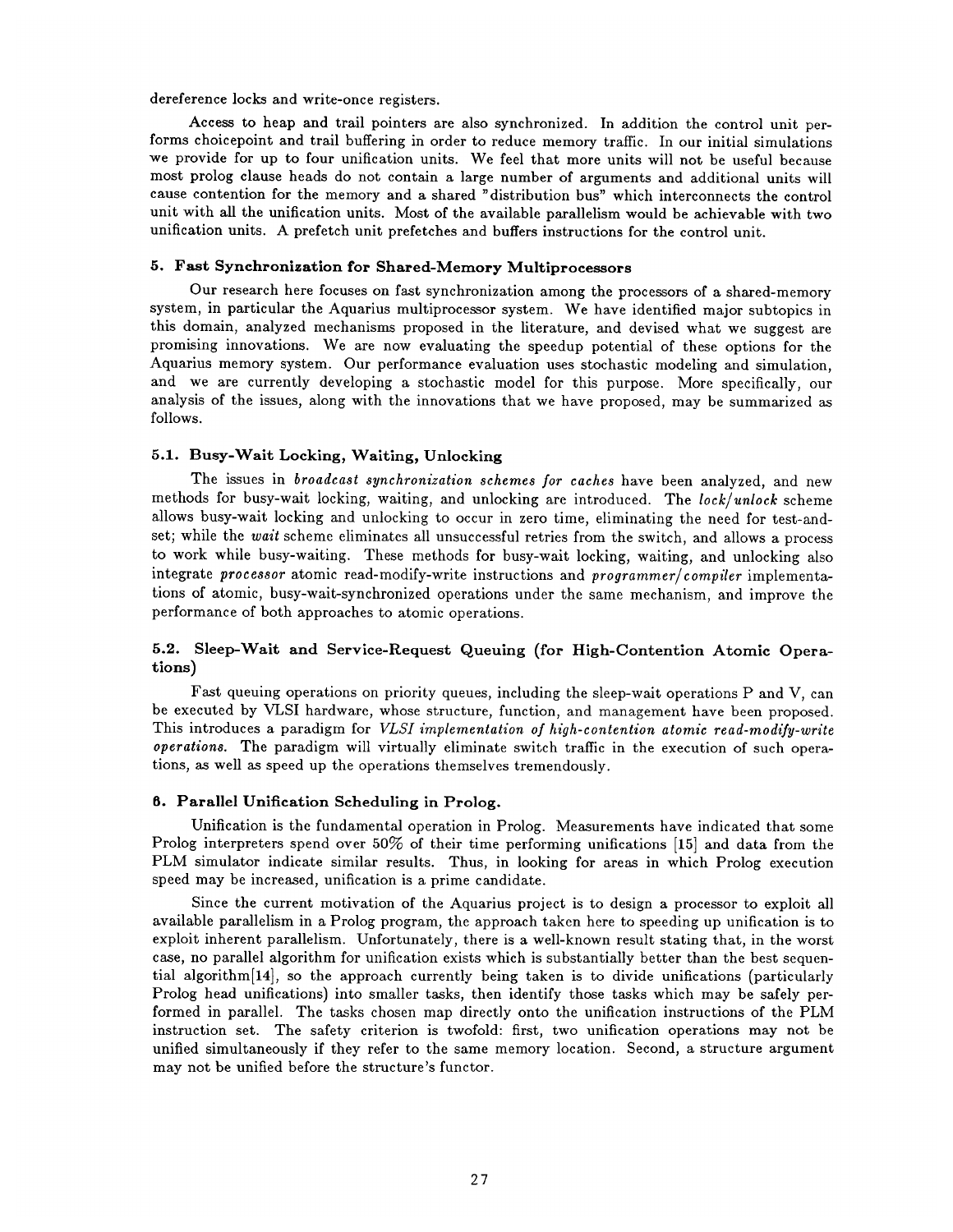In order to determine which operations may be safely executed in parallel, a static analysis of the Prolog program is performed before it is compiled. The analysis is a refined version of J-H Chang's static data-dependency analysis (SDDA) technique[12]. The result of the analysis is an estimate, for each procedure in the Prolog program, of the coupling relationships between the arguments to the procedure as it is called, and an estimate of the structure of any of the nonatomic arguments, along with estimates of the coupling relationships between arguments of those structures. Since a procedure may be called in several different ways, the estimate (or entry mode) is a worst-case generalization of all possible entry modes.

In order to improve the worst-case generalizations, the Prolog program is automatically transformed so that each procedure may be called in at most one way. If a procedure in the original is called in two ways, for example, from two different calling sites, a copy is made of the called procedure, and one calling site will call the original procedure while the other site will call the copy of the procedure. In this way, exact, rather than worst-case, information exists for each procedure, and better schedules can be generated.

Once data-dependency information has been derived, the unification operations are scheduled. There are three basic principles in scheduling. First, all operations in a parallel unification step must complete before the next step can begin. Second, no two operations in a scheduling step may reference variables which are coupled to each other. Third, no structure arguments may be unified before the functor of the structure is unified. If one operation in a parallel unification step fails, the entire unification is considered to have failed. Since generating an optimal unification schedule can be shown to be NP-complete, any of a number of good heuristic algorithms may be used[13].

After a schedule is generated, parallel unification instructions may be generated. These unification instructions perform the work of several sequential PLM instructions. Each unification operation is dispatched to one of an array of homogeneous unification processors. When all of the processors complete their unifications, the next parallel instruction is executed.

Work on this project will involve construction of a data-dependency analyzer and procedure splitter, a scheduler, and a parallel unification simulator. Once these are constructed, data will be gathered from a number of benchmarks to determine the amount of available parallelism in unification and the speedup to be gained from employing parallel unification. An analyzer has been constructed which does not perform structure analysis (this will be added shortly) and design has been completed on the scheduler. Preliminary data derived from the analyzer indicates that there is at least a parallelism of approximately 2:1 in most head unifications when structure information is not incorporated in the analysis, and that this parallelism should increase when structure analysis is added. This indicates that the speed of unification may be at least doubled.

### 7. HPS, A New Mieroarchitecture.

Our research in high performance computing involves exploiting concurrency at all levels of implementation. At the microarchitecture level, this work has resulted in a new model of execution, restricted data flow, which we believe has great potential for implementing very high performance computing engines for both numeric and symbolic computations. We are calling our microengine HPS, which stands for High Performance Substrate, to emphasize the notion that this model should be useful for implementing very dissimilar ISA architectures.

Our model of the microengine is a restriction on classical fine granularity data flow. It is not unlike that of Dennis [4], Arvind [5], and others, but with some very important differences, as discussed in [6]. The most important distinction is that, unlike classical data flow machines, only a small subset of the entire program is in the HPS microengine at any one time. We define the active window as the set of ISP instructions whose corresponding data flow nodes are currently part of the data flow graph which is resident in the microengine. As the active window moves through the dynamic instruction stream, HPS executes the entire program.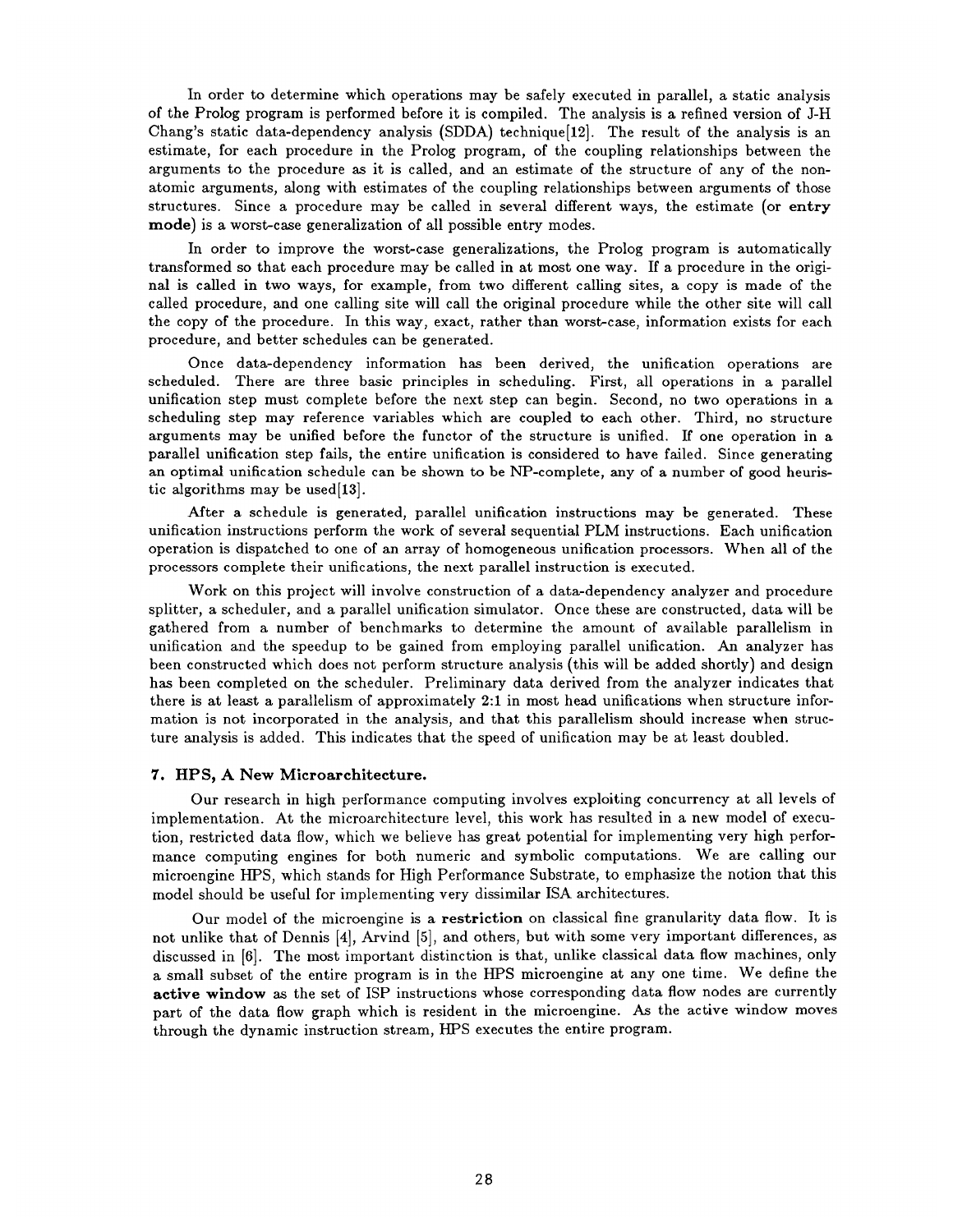### **7.1. The Importance of Local Parallelism**

It is important to emphasize the importance of local parallelism to our choice of execution model. Indeed, we chose this restricted form of data flow specifically because our studies have shown that the parallelism available in typical sequential control flow instruction streams is highly localized. We argue that, by restricting the active instruction window, we can exploit almost all of the inherent parallelism in the program while incurring very little of the synchronization costs which would be needed to keep the entire program around as a total data flow graph.

## **7.2. Potential Limitations of Other Approaches.**

We believe that an essential ingredient of high performance computing is the effective utilization of a lot of concurrency. Thus we see a potential limitation in microengines that are limited to one operation per cycle. Similarly, we see a potential limitation in a microengine that underutilizes its bandwidth to either instruction memory or data memory. Finally, although we appreciate the advantages of static scheduling, we see a potential limitation in a microengine that purports to execute a substantial number of operations each cycle, but must rely on a non-run-time scheduler for determining what to do next.

## **7.3. Our Approach**

# **7.3.1. The Three Tier Model.**

We believe that irregular parallelism in a program exists both locally and globally. Our mechanism exploits the local parallelism, but disregards global parallelism. Our belief is that the execution of an algorithm should be handled in three tiers. At the top, where global parallelism can be best identified, the execution model should utilize large granularity data flow, much like the proposal of the CEDAR project [7]. In the middle, where forty years of collected experience in computer processing can be exploited probably without harm, classical sequential control flow should be the model. At the bottom, where we want to exploit local parallelism, fine granularity data flow is recommended. Our three tier model reflects our conception that the top level should be algorithm oriented, the middle level sequential control flow ISP architecture oriented, and the bottom level microengine oriented.

## **7.3.2. Stalls, Bandwidth, and Concurrency**

We believe that a high performance computing engine should exhibit a number of characteristics. First, all its components must be kept busy. There must be few stalls, both in the flow of information (i.e., the path to memory, loading of registers, etc.) and in the processing of information (i.e., the functional units). Second, there must be a high degree of concurrency available, such as multiple paths to memory, multiple processing elements, and some form of pipelining, for example.

In our view, the restricted data flow model, with its out-of-order execution capability, best enables the above two requirements, as follows: The center of our model is the set of node tables, where operations await their operands. Instruction memory feeds the microengine at a constant rate with few stalls. Data memory and I/O supply and extract data at constant rates with few stalls. Functional units are kept busy by nodes that can fire. Somewhere in this system, there has to be "slack." The slack is in the nodes waiting in the node tables. Since nodes can execute out-of-order, there is no blocking due to unavailable data. Decoded instructions add nodes to the node tables and executed nodes remove them. The node tables tend to grow in the presence of data dependencies, and shrink as these dependencies become fewer. Meanwhile, our preliminary measurements support, the multiple components of the microengine are kept busy.

### **7.4. The HPS Model of Execution**

An abstract view of HPS is as follows: Instructions are prefetched from a static instruction stream via the use of a branch predictor into the dynamic instruction stream, as shown at the top of the figure. From there, instructions are fetched according to the fetch control unit described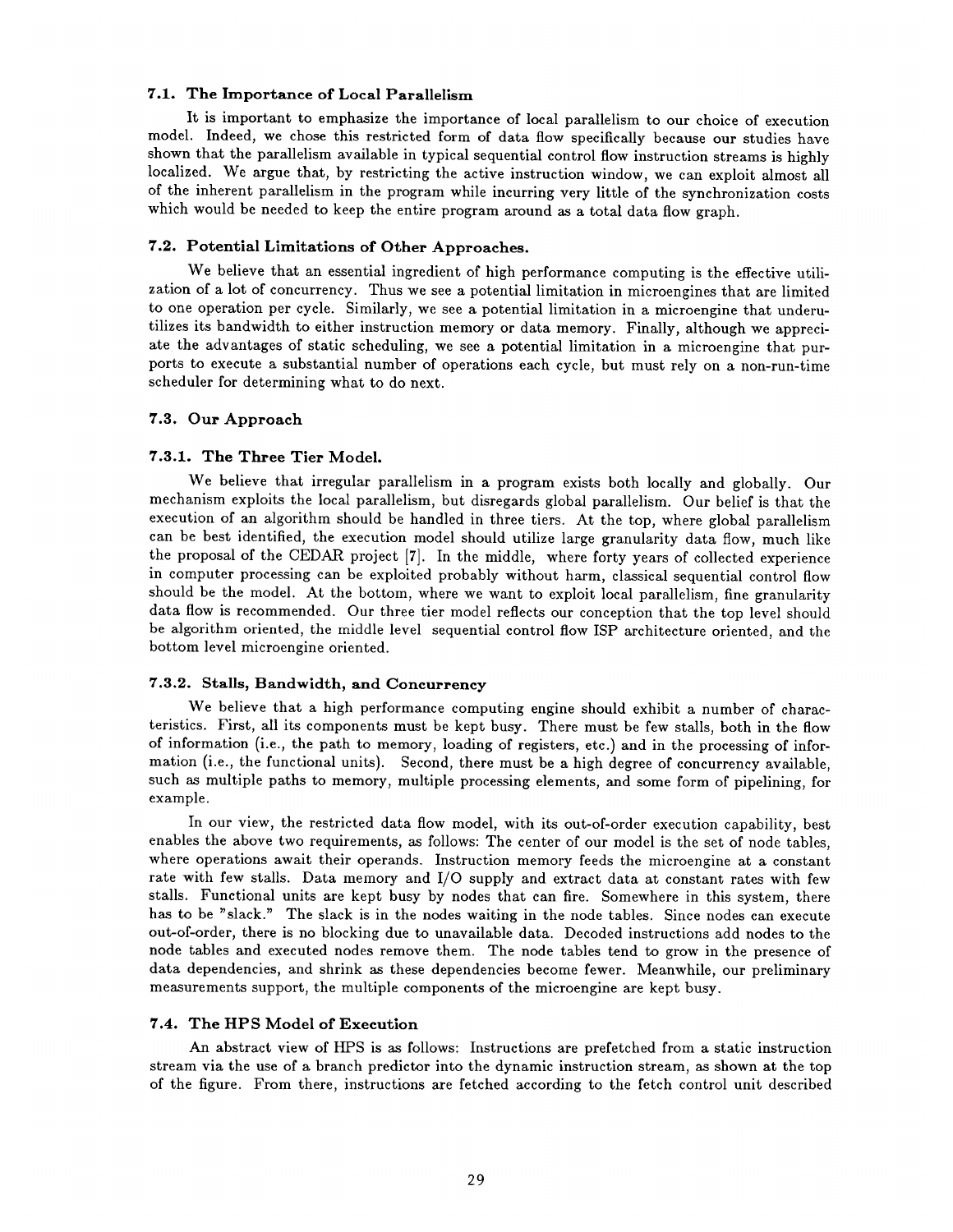### below, decoded, and presented for merging.

This discussion implies that the instruction stream is taken from a sequential control flow ISP architecture. This is not a necessary part of the HPS specification. In fact, the HPSm model directly processes multinode words (i.e., the nodes of a directed graph), which are produced as the target code of a (for example) C compiler [8], while an HPS implementation of the VAX would process sequential control flow native mode VAX instruction stream. What is necessary is that, for each instruction, the output of the decoder which is presented to the Merger for handling by HPS is a data flow graph.

A very important part of the specification of HPS is the notion of the active instruction window. Unlike classical data flow machines, it is not the case that the data flow graph for the entire program is in the machine at one time. We define the active window as the set of ISP instructions whose corresponding data flow nodes are currently being worked on in the data flow microengine.

.As the instruction window moves through the dynamic instruction stream, HPS executes the entire instruction stream. Parallelism which exists within the window is fully exploited by the microengine. This parallelism is limited in scope; ergo, the term "restricted data flow."

The Merger takes the data flow graph corresponding to each ISP instruction and, using a generalized Tomasulo algorithm to resolve any existing data dependencies, merges it into the entire data flow graph for the active window. Each node of the data flow graph is shipped to one of the node tables where it remains until it is ready to fire.

When all operands for a data flow node are ready, the data flow node fires by transmitting the node to the appropriate functional unit. The functional unit (an ALU, memory, or I/O device) executes the node and distributes the result, if any, to those locations where it is needed for subsequent processing: the node tables, the Merger (for resolving subsequent dependencies) and the Fetch Control Unit (for bringing new instructions into the active window). When all the data flow nodes for a particular instruction have been executed, the instruction is said to have executed. An instruction is retired from the active window when it has executed and all the instructions before it have retired. All side effects to memory are taken care of when an instruction retires from the active window. This is essential for the correct handling of precise interrupts [9].

The instruction fetching and decoding units maintain the degree of parallelism in the node tables by bringing new instructions into the active window, which results in new data flow nodes being merged into the data flow node tables. The branch predictor is very important to this scheme, since (unlike the piecewise data flow model of Requa and McGraw [10], for example) we allow out-of-order execution to take place across branch boundaries. Current Work and Concluding Remarks

Our current research is taking HPS along four very different tracks, as we attempt to understand the limits of this microarchitecture. One major track, particularly relevant to Aquarius, is our study of the potential of HPS for implementing a a Prolog processor.

In this work, we are addressing several issues that are particularly relevant to the HPS model of execution. For example, if HPS is to implement a sequential control based ISP architecture, then there are decoding issues, including the question of a node cache, which need to be decided. Second, tIPS requires a data path that (1) has high bandwidth and (2) allows the processing of very irregular parallel data. These two objectives usually suggest contradictory designs. Third, HPS needs a scheduler which can determine, in real-time, which nodes are firable and which are not. Fourth, the out-of-order execution of nodes requires additional attention to the design of the memory system, the instruction retirement and repair mechanisms, and the I/O system. These issues are discussed in [11].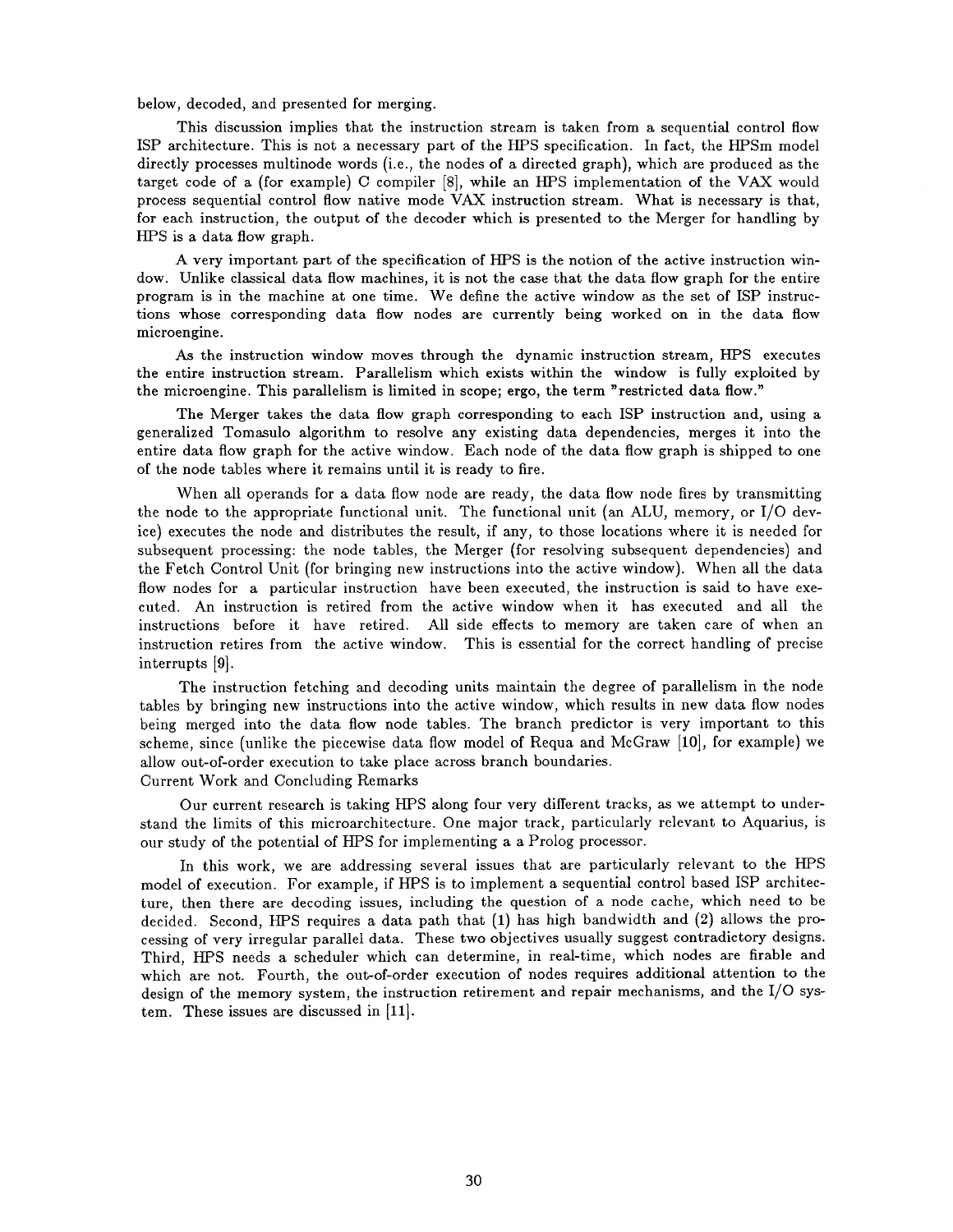## **8. Advanced Silicon Compiler In Prolog.**

The purpose of the Advanced Silicon compiler in Prolog (ASP) project is twofold. We wanted a system that would rapidly generate good microprocessor designs as a tool for the architectural research being pursued by the Aquarius project. We also wanted to understand the benefits and liabilities of using Prolog for large software systems in general and CAD in particular.

## **8.1. Decomposition of the Silicon Compilation Problem.**

A full behavior-to-silicon compiler is a complex undertaking; as computer scientists, we sought a tractable decomposition of the problem. Following Gajski, we decompose the silicon compilation problem into three abstract problem domains, ordered more or less hierarchically.

The top level of our system is the behavioral domain. This level generates a set of logical devices, controlled by a finite state machine, from an input specification written in Prolog. The devices (and the finite state machine) are generated with performance and area constrained. Both standard compiler techniques and hardware-specific knowledge are used in this process.

The second level is the circuit or functional domain. The purpose of this domain is to present the programs of the behavioral domain with an abstract class of idealized devices. Hence, this level attempts to synthesize, place, and route the finite state machine and logical devices generated by the behavioral level into a sticks-and-stones description of the circuit. This level encompasses the traditional tasks of state assignment, logic synthesis, transistor sizing, place and route, module generation and layout. Currently, the core of this level is in place with our Topolog Module Generator.

The third level is the geometric or structural domain. The purpose of this domain is to present the programs of the functional domain with an abstract class of idealized elements, or a sticks-and-stones virtual-grid abstraction of the actual mask layers involved in fabricatable design. This domain encompasses the traditional tasks of compaction, river routing, and devicelevel simulation. These tasks are accomplished by the Sticks-Pack component of ASP.

Clearly there is some interaction between the levels. No layout generator can ignore the constraints inherent in technology, such as, for example, the richer connectivity of one level of metal. Similarly, the machine generator must set reasonable constraints on the performance or area of a given logical device; demanding a 1-ns 32-bit A\_LU will not produce such a device.

Interfaces are entirely procedural; lower levels are regarded as providers of information and services to the next level above.

# 8.2. Status of **ASP**

ASP is not yet complete. We have demonstrated the generation of a data path somewhat simpler than that of the PLM. We expect to automatically generate the complete VLSI/PLM Processor design within the next two years.

## 9. **Conclusions**

The Aquarius project is less than half completed, yet a number of interesting results have been obtained and several interesting systems have been demonstrated (see also [17-47]). We have freely distributed to other research groups some of our tools and systems such as our Prolog Compiler and PLM Simulator. Several of our systems have been improved by our industrial partners and are either offered or will be soon offered to the public.

In summary we believe we have made major contributions with our on-going research. We face a series of difficult research issues, but have launched a multilevel attack to get these issues resolved. The central, top-level, issue still remains: How to achieve a large improvement in computer system performance through concurrent execution.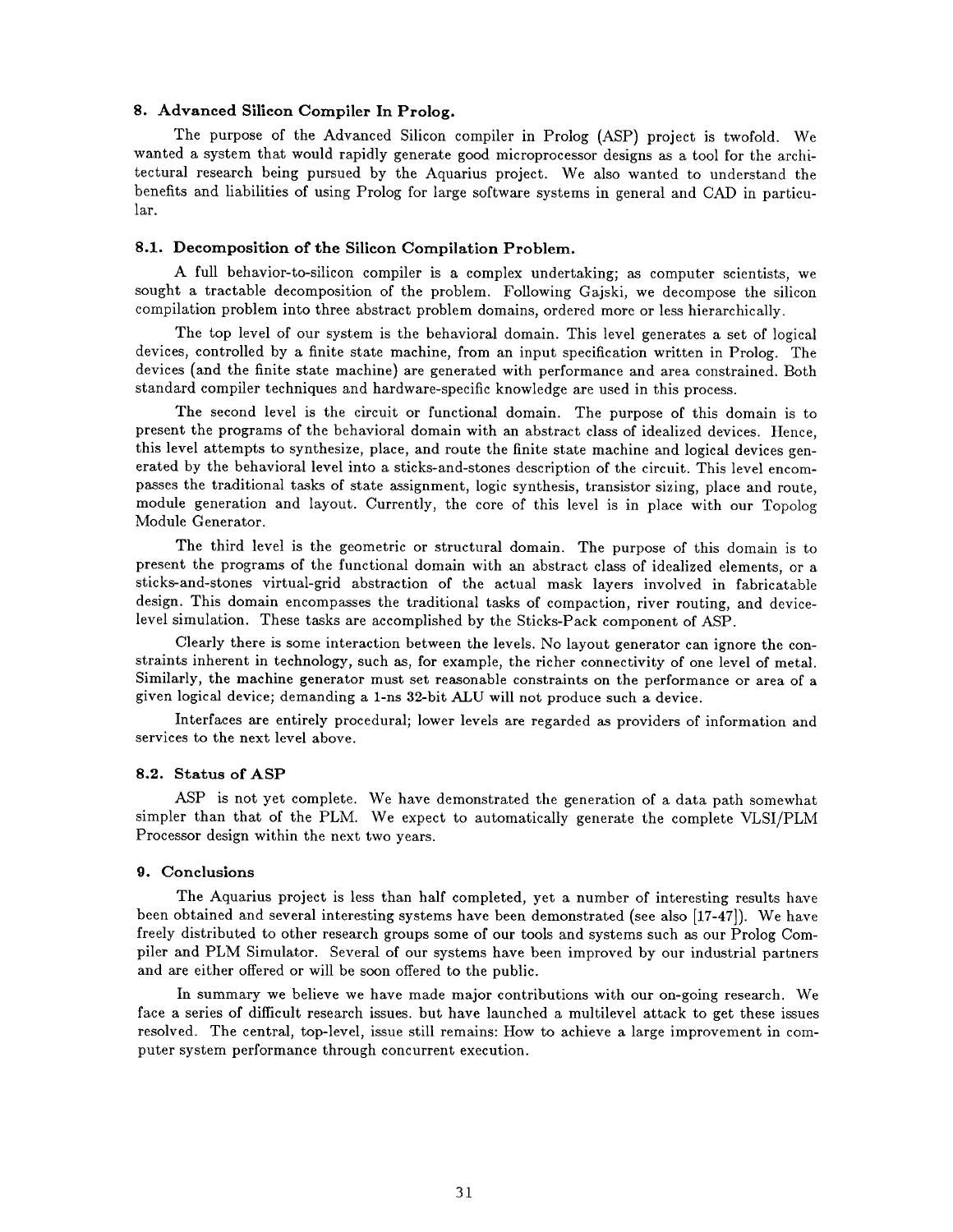### **Acknow ledgements**

Many have contributed to the research we are doing on the Aquarius project. We first acknowledge our past and present co-workers: Ashar Butt, Tep Dobry, J.H. Chang, Michael Carlton, Gino Cheng, Ron David, Bruce Holmer, Jonathan Pincus, Nasser Lone, Tam Nguyen, John Swensen, Jerric Tam, Herve Touati, Erling Wold, Robert Yung, James Wilson, Jiajuin Wei, Weijin Dai, Robert Williams. Second, we gratefully acknowledge the industrial support from DEC, NCR, ESL, Xenologic, Apollo, Mentor, Valid, Bellcore, and CSELT.

### **References.**

- [1] Alvin M. Despain, and Y.N. Patt,"The Aquarius Project," *Digest of Papers, COMPCON8~*  San Francisco, February, 1984
- [2] Bitar, P., "Fast synchronization for shared-memory multiprocessors," Dec. 1985. *TR 85.11, Research Institute for Advanced Computer Science,* NASA Ames Research Center, MS 230- 5, Moffett Field, CA 94503.
- [3] Bitar, P., Despain, A.M., "Multiprocessor cache synchronization," *13th Int'l Symp. on Computer Architecture,* 1986.
- [4] Dennis, J. B., and Misunas, D. P., "A Preliminary Architecture for a Basic Data Flow Processor," *Proceedings of the Second International Symposium on Computer Architecture,* 1975, pp 126-132.
- [5] Arvind and Gostelow, K. P., *"A* New Interpreter for Dataflow and Its Implications for Computer Architecture," *Department of Information and Computer Science, University of California, Irvine, Tech. Report 72,* October 1975.
- [6] Patt, Y.N., Hwu, W., and Shebanow, M.C., "tIPS, A New Microarchitecture Rationale and Introduction," *18th Annual Microprogramming Workshop,* Asilomar, CA, December, 1985.
- [7] Gajski, D., Kuck, D., Lawrie, D., Sameh, A., "CEDAR -- A Large Scale Multiprocessor," *Computer Architecture News,* March 1983.
- [8] Shebanow, M.C., Part, Y.N., Hwu, W., and Melvin, S.W., " A C Compiler for HPS I, a Highly Parallel Execution Engine," *Hawaii International Conference on System Sciences - 19*, Honolulu, HI, January, 1986.
- [9] Anderson, D. W., Sparacio, F. J., Tomasulo, R. M., "The IBM System/360 Model 91: Machine Philosophy and Instruction - Handling," *IBM Journal of Research and Development,* Vol. 11, No. 1, 1967, pp. 8-24.
- [10] Part, Y.N., Melvin, S.W., Hwu, W., and Shebanow, M.C., *"Critical* Issues Regarding HPS, a High Performance Microarchitecture, *Proceedings of the 18th International Microprogramming Workshop,* Asilomar, CA, December, 1985.
- [11] J.-H. Chang, "High Performance Execution of Prolog Programs Based on a Static Data Dependency Analysis", Ph.D Thesis, University of California, Berkeley, October 1985.
- [12] W. Citrin, "Parallel Unification Scheduling in Prolog," Ph.D Thesis, University of California, Berkeley, est. September, 1987.
- [13] C. Dwork, P.C. Kanellakis, and J. C. Mitchell, "On the Sequential Nature of Unification," *The Journal of Logic Programming,* June, 1984.
- [14] N. S. Woo, *"A* Hardware Unification Unit: Design and Analysis," *Proceedings of the 12th Intl. Symposium on Computer Architecture,* New Orleans, June 1985.
- [15] T.P. Dobry, A.M. Despain, Y.N. Part, "Performance Studies of a Prolog Machine Architecture," *Proceedings of the 12th Intl. Symposium on Computer Architecture,* June 1985.
- [16] Kuck, David, *" The Structure of Computers and Computations",* Wiley 1978.
- [17] Alvin M. Despain, and Y.N. Patt, "Aquarius -- A High Performance Computing System for Symbolic/Numeric Applications" *COMPCON 1985,* February, 1985.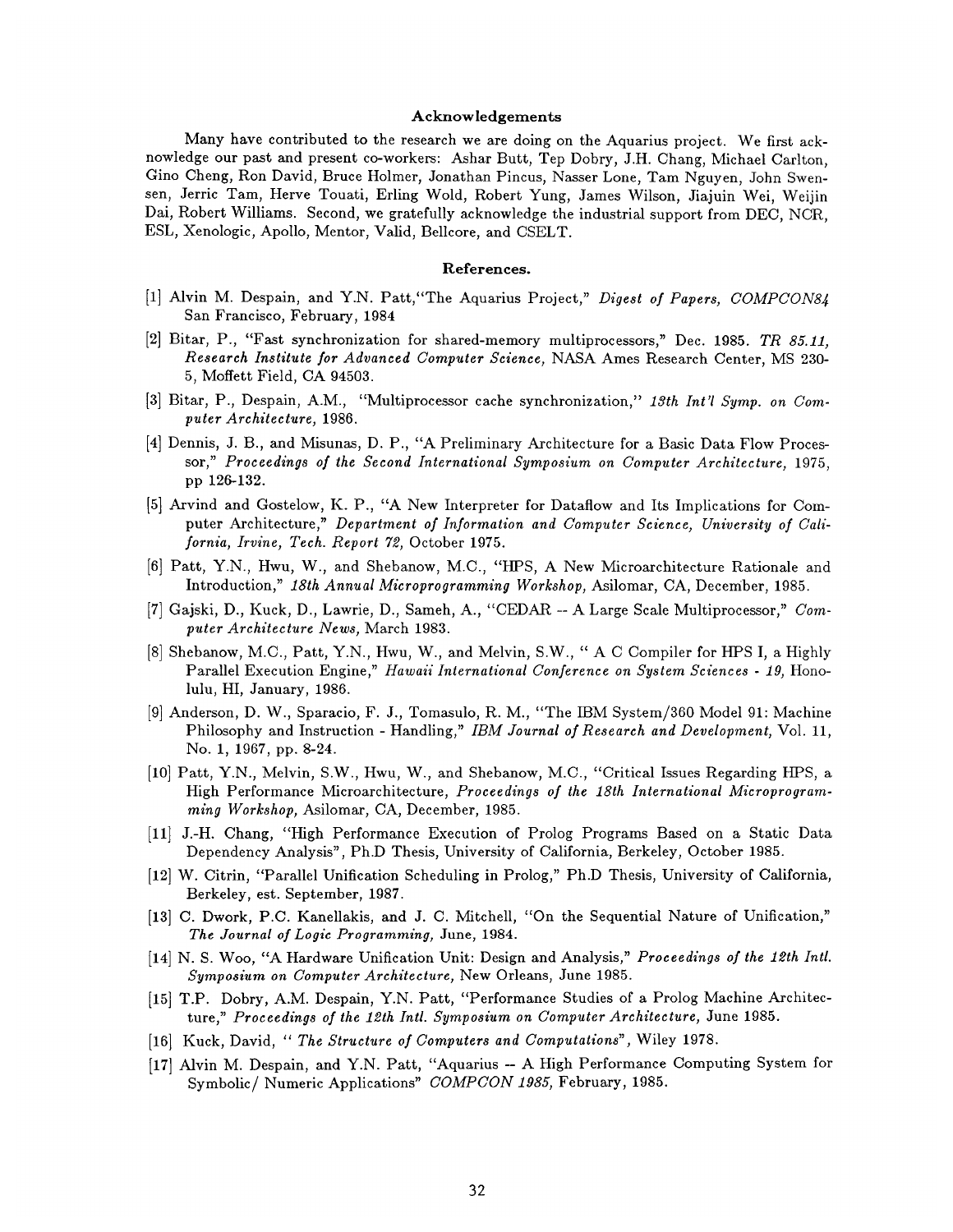- [18] Peter Van Roy, "A Prolog Compiler for the PLM", *University of California, Berkeley,*  November 1984.
- [19] Wayne Citrin, Peter Van Roy, Alvin M. Despain, *"A* Prolog Compiler," *HICSS-19* January 1986.
- [20] Jung-Herng Chang and Alvin M. Despain, Doug de Groot, "Semi-Intelligent Backtracking of Prolog Based on A Static Data Dependency Analysis," *Logic Programming Conference,*  July, 1985.
- [21] Wayne Citrin, Peter Van Roy, Alvin M. Despain, *"Compiling* Prolog for the Berkeley PLM," *HICSS-i 9* January 1986.
- [22] T.P. Dobry, Y.N. Patt, A.M. Despain, "Design Decisions Influencing the Microarchitecture for a Prolog Machine," *MICRO 17Proceedings, R October 1984.*
- [23] Carl C. Ponder and Yale Patt, "Alternative Proposals for Implementing Prolog Concurrently and Implications regarding their respective Microarchitectures," *Proceedings of the 17th Annual Microprogramming Workshop,* October 1984
- [24] T.P. Dobry, J.H. Chang, A.M. Despain, Y.N. Patt, "Extending a Prolog Machine for Parallel Execution," *HICSS Proceedings 19,* January 1986
- [25] Barry Fagin and Alvin M. Despain, "Goal Caching in Prolog," *HICSS Proceedings* January 1986
- [26] Barry Fagin, Yale Patt, Vason Srini, Alvin Despain, "Compiling Prolog into Microcode: a Case Study Using the NCR/32-000," *MICRO 18 Proceedings,* December 1985.
- [27] Jonathan Pincus, Alvin M. Despain, "Delay Reduction Using Simulated Annealing," *Design Automation Conference* 1986
- [28] Patrick McGeer, William Bush, Jonathan Pincus, Alvin Despain, "Design Considerations for a Prolog Silicon Compiler," *Submitted to Design Automation Conference* 1986
- [29] Nasser N. Lone, "A Replacement Algorithm for Prolog Goal Caches," *University of California, Berkeley,* December, 1985.
- [30] Ashar Butt, Alvin Despain, "Cell Design in Prolog," *University of California, Berkeley*  August, 1985
- [31] Wayne Citrin, "A Comparison of Indexing and Term Re-Ordering: Two Methods for Speeding Up the Execution of Prolog Programs," Unpublished.
- [32] A.M. Despain, Y.N. Patt, T.P. Dobry, J.H. Chang, W.Citrin "High Performance Prolog, The Multiplicative Effect of Several Levels of Implementation," *COMPCON,* March, 1986
- [33] Yale N. Part, Wen-mei Hwu, Stephen Melvin, Michael Shebanow, Chien Chen, Jiajuin Wei, "Experiments with HPS, a Restricted Data Flow Microarchitecture for High Performance Computers," *COMPCON,* March, 1986
- [34] Wen-mei Hwu, Steve Melvin, Mike Shebanow, Chien Chen Jiajuin Wei, Yale Patt, *"An LIPS*  Implementation of VAX, Initial Design and Analysis," *HICSS-19,* January 1986.
- [35] Wen Mei Hwu, Yale N. Part, *"ttPSm* A High Performance Restricted Data Flow Architecture Having Minimal Functionality," *13th International Symposium on Computer Architecture*  Tokyo, Japan, June 1986.
- [36] Alvin M. Despain, Vason Srini, Yale Patt, Barry Fagin, "Architecture Research for Prolog Based on NCR/32," University of California, Berkeley, 1986
- [37] Alvin M. Despain, *"A* High Performance Hardware Architecture for Design Automation," University of California & Xenologic Inc. *Aerospace Applications of Artificial Intelligence Conference,* Oct, 1986
- [38] Yale N. Patt, "Several Implementations of Prolog, the Microarchitecture Perspective," *Proceedings of the IEEE International Conference on Systems, Man 8~ Cybernetics,* October,